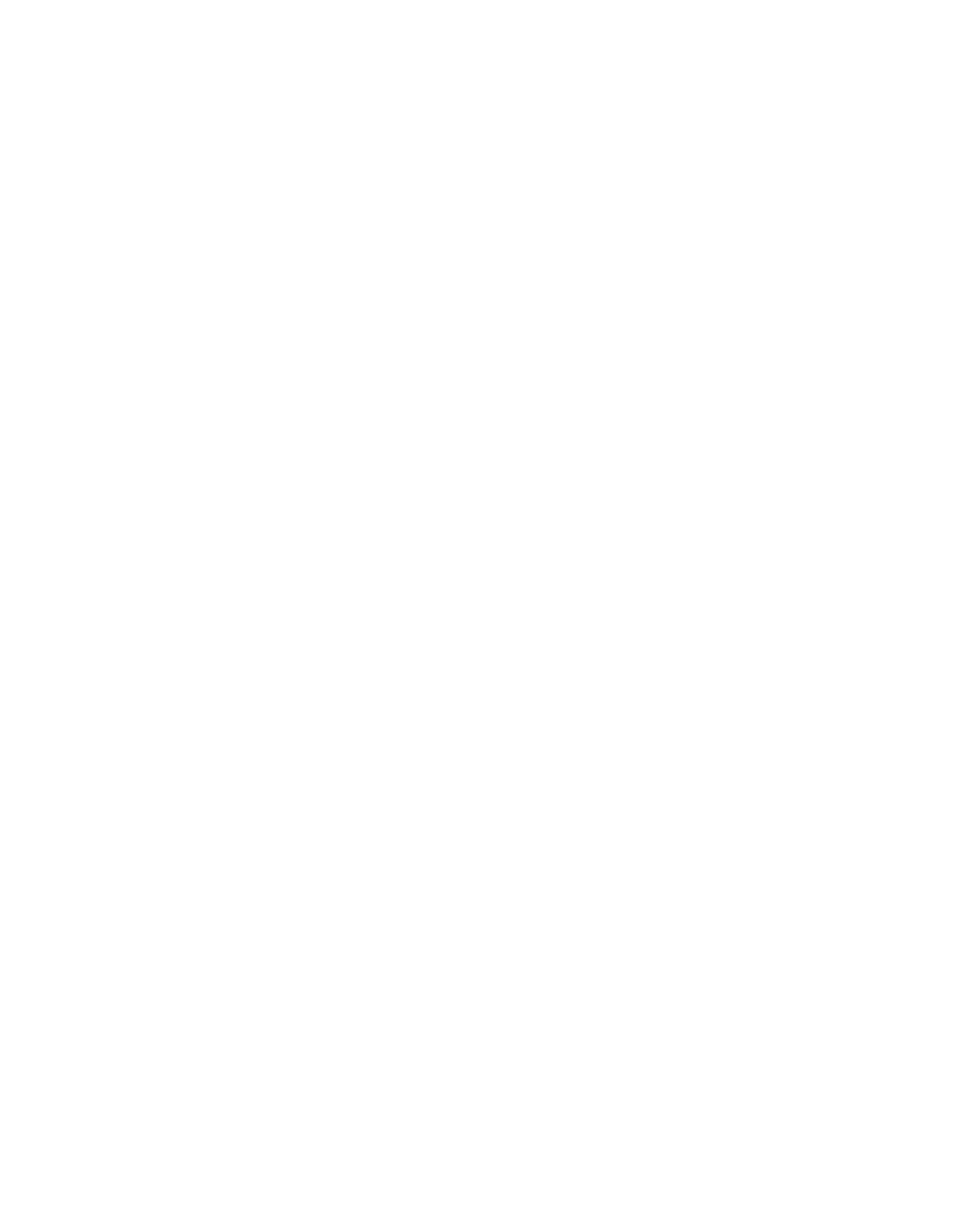### **Contents**

| <b>Program Overview</b>  | 4 |
|--------------------------|---|
| Eviction Trends          | 4 |
| First Year Snapshot      | 5 |
| <b>EPRAS Services</b>    | 6 |
| Legal Services Program   | 6 |
| <b>Rental Assistance</b> | 7 |
| Mediation                | 7 |
| Outcomes                 | 7 |
| <b>Next Steps</b>        | 8 |

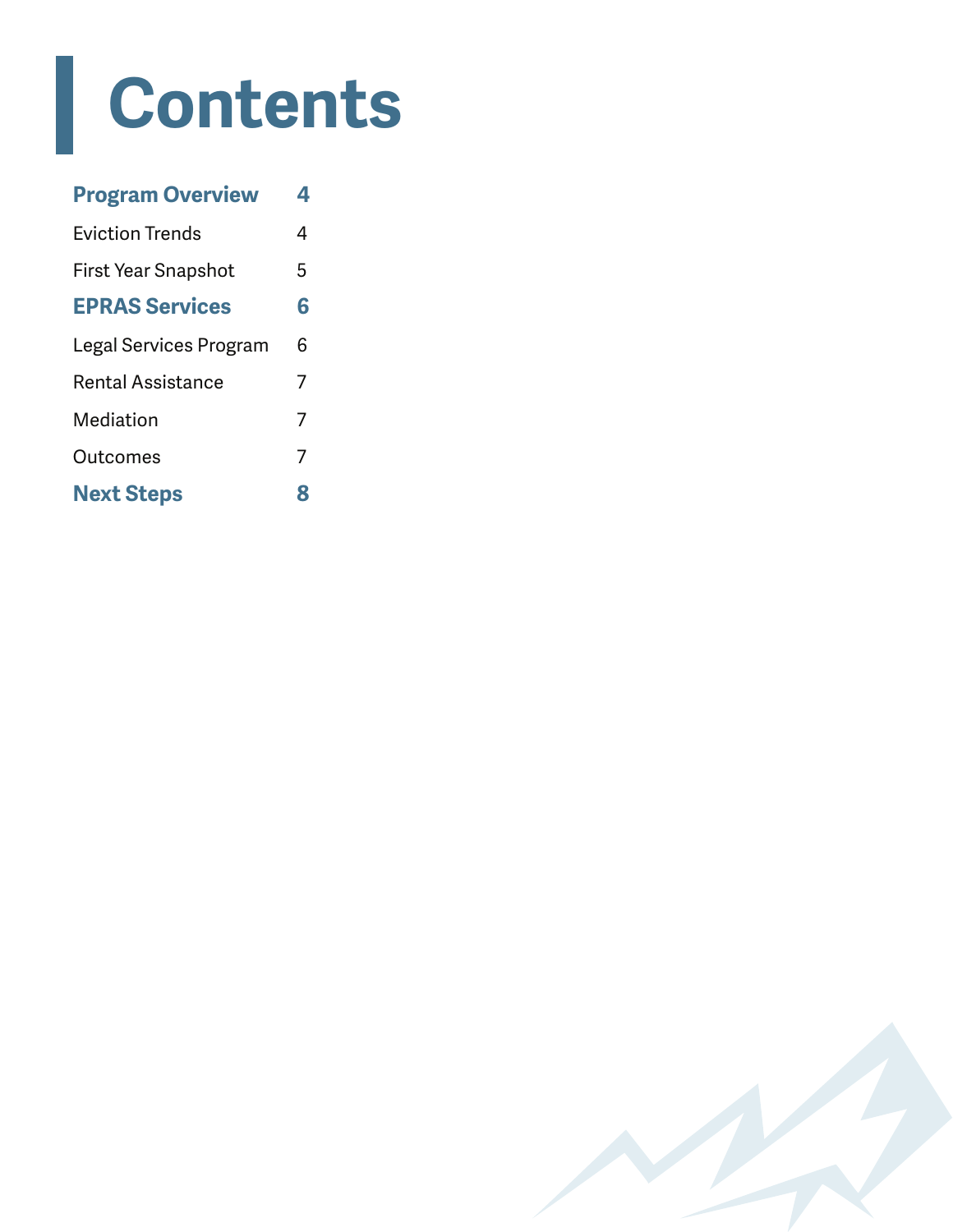## **Program Overview**

#### Ordinance 8412: Legal Representation

Provided in Cases of Eviction was approved by Boulder electors in November 2020 and the Eviction Prevention and Rental Assistance Services (EPRAS) Program was implemented in January 2021. The program helps meet the needs of community members facing a potential eviction through legal services, rental assistance and mediation. This program is funded through an excise tax paid by landlords on each property they operate with a rental license. The EPRAS Program is part of the city's Community Mediation and Resolution



Center which works with community partners to provide landlord-tenant mediation across Boulder County and maintains resources for landlords and renters.

Since the inception of the EPRAS program, EPRAS staff, mediators from the City of Boulder and Longmont Mediation Services and contracted attorneys from Bridge to Justice have supported tenants at all stages of the eviction process. Tenants eligible for the program who are facing an eviction have different avenues to access the program; they can contact EPRAS directly through the online form, email or phone, or they can contact Bridge to Justice directly. Staff prioritized implementation of the program components (e.g., outreach, rental assistance, navigation, mediation, legal services) at the start of 2021 and then focused on refinement of the data collection and setting up the Tenant Advisory Committee as the year progressed.

#### **Eviction Trends**

Many federal, state, and local actions, undertaken in response to the COVID-19 pandemic, have provided useful tools to aid in the prevention of evictions. Although all protections have now expired, rental assistance provided through the Coronavirus Relief Fund, American Rescue Plan Act, and the Emergency Rental Assistance Program have enabled renters who lost income or employment to remain housed and this funding continues to be a critical support to ensure housing stability in our community. Although many financial supports are available, tenants who find themselves at eviction court may not have qualified for the rental assistance, may not have accessed rental assistance, or the cause for the eviction action may be due to a lease violation unrelated to rent.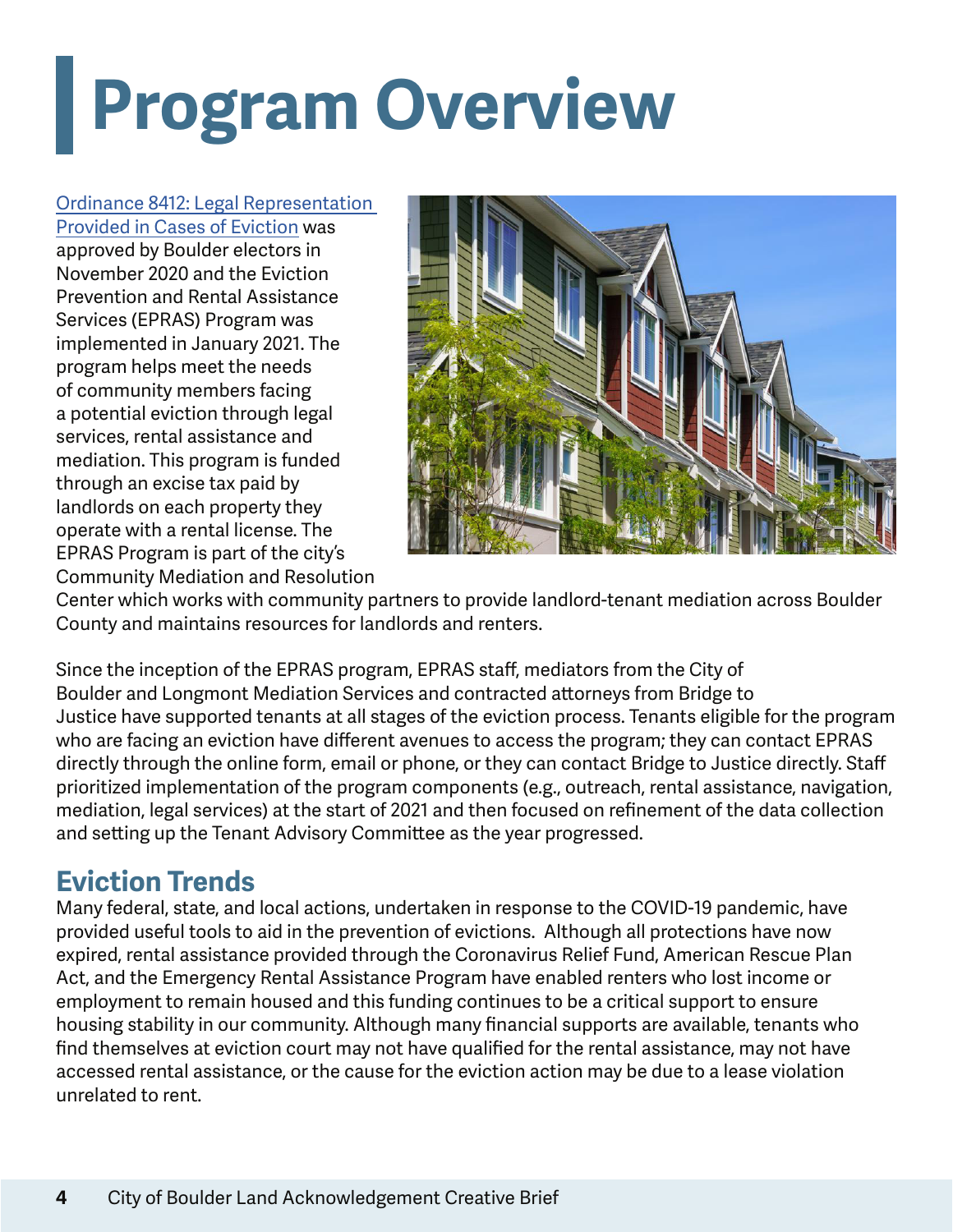In typical years, eviction filings at the Boulder courthouse are around 1,000 per year. With eviction protections and financial supports in place to support tenants through the pandemic, eviction filings remained low at 392 for 2020 and 557 for 2021. However, eviction filings have steadily increased (see chart below) and are now in line with pre-pandemic levels. As we enter 2022, we anticipate a rate of eviction filings at levels similar to pre-pandemic years. It is important to note that eviction filings, when the suit is filed and a tenant is notified of the hearing, is not the same as eviction judgments, when a tenant must leave the property. In the window of time between eviction filings and the time of court, the EPRAS program supports tenants with a range of services to ideally prevent an eviction judgment.



### **First Year Snapshot**

- EPRAS team formed, and legal services contract initiated with Bridge to Justice.
- 390 tenants contacted EPRAS to access services before or at court.
- Evictions prevented in 63% cases at eviction court, a 26% increase compared to pre-EPRAS.
- Tenant Advisory committee was seated and began quarterly meetings.
- \$168,536 in rental assistance distributed to 82 households.
- July 2021 ordinance update included clarifying language and program enhancements.
- Researched and created a more robust mechanism for data collection in preparation for 2022.
- Application of the racial equity tool to assess services and avoid disproportionate impacts on people of color community members.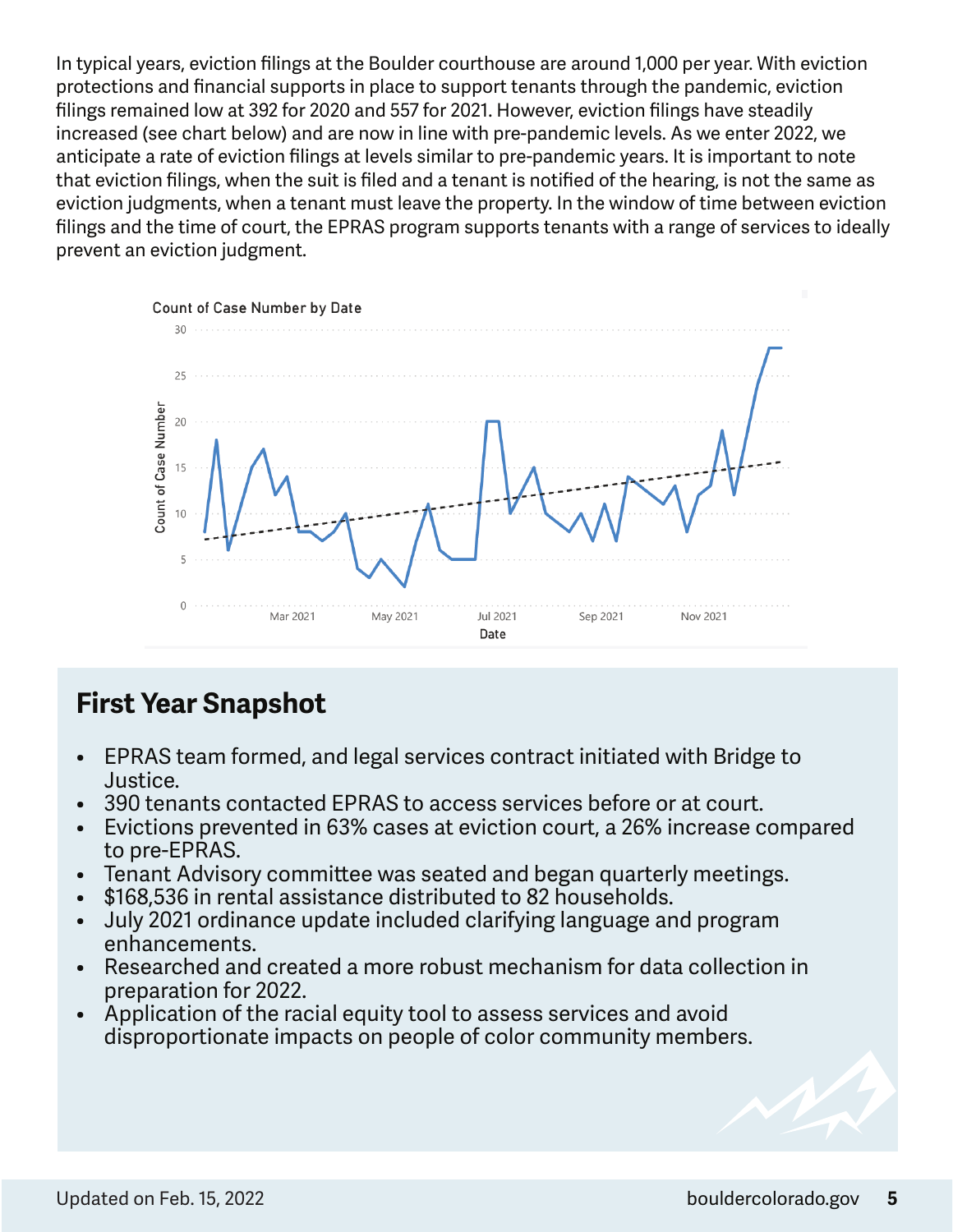### **EPRAS Services**

To initiate services, a tenant can contact the EPRAS team, either prior to court or at court. The coordinator assesses the tenant's situation to determine which combination of services (mediation, legal or rental assistance) may be utilized to best assist the tenant. There may be circumstances when rental assistance is sufficient to resolve the situation, or the tenant simply needs legal guidance at court to fully understand their options. However, in many instances, a combination of services is the most



effective. In 2021, 390 tenants contacted EPRAS to access services either before or at court.

At court, the EPRAS team observed 501 cases. Of these, 88 cases were known to be city of Boulder residents. EPRAS staff attempts to reach all city of Boulder residents who are on the docket which presents some challenges since there is limited contact information available. EPRAS was able to reach 68 tenants on the eviction docket and connect them with services.

### **Legal Services Program**

The city of Boulder has contracted with Bridge to Justice to provide legal services to tenants at all stages of an eviction process. Bridge to Justice relies on current staff and four contract attorneys with extensive housing experience to interview, refer, advise, represent and negotiate for tenant clients.

Tenants can contact the EPRAS program as soon as they have received a notice of compliance prior to any formal legal action, however, many tenants engage with services for the first time when they appear in eviction court. The legal team will consider the nature of the situation, reason for the eviction risk and stage in the process to determine how best to advocate for the tenant. In 2021, EPRAS referred **204 clients to Bridge to Justice** to receive legal services to prevent an eviction.

### **Rental Assistance**

For the first half of 2021, the EPRAS program relied on existing local financial assistance agencies, Housing Helpline and Emergency Family Assistance Agency, to support tenants in need of rental assistance. As the eviction moratorium lifted, unemployment benefits expired and wait times for rental assistance grew longer, there was a greater need for an expedited process for tenants to access rental assistance funds to avoid eviction. Towards the second half of 2021, EPRAS developed a rental assistance process, including eligibility criteria and an application process in order to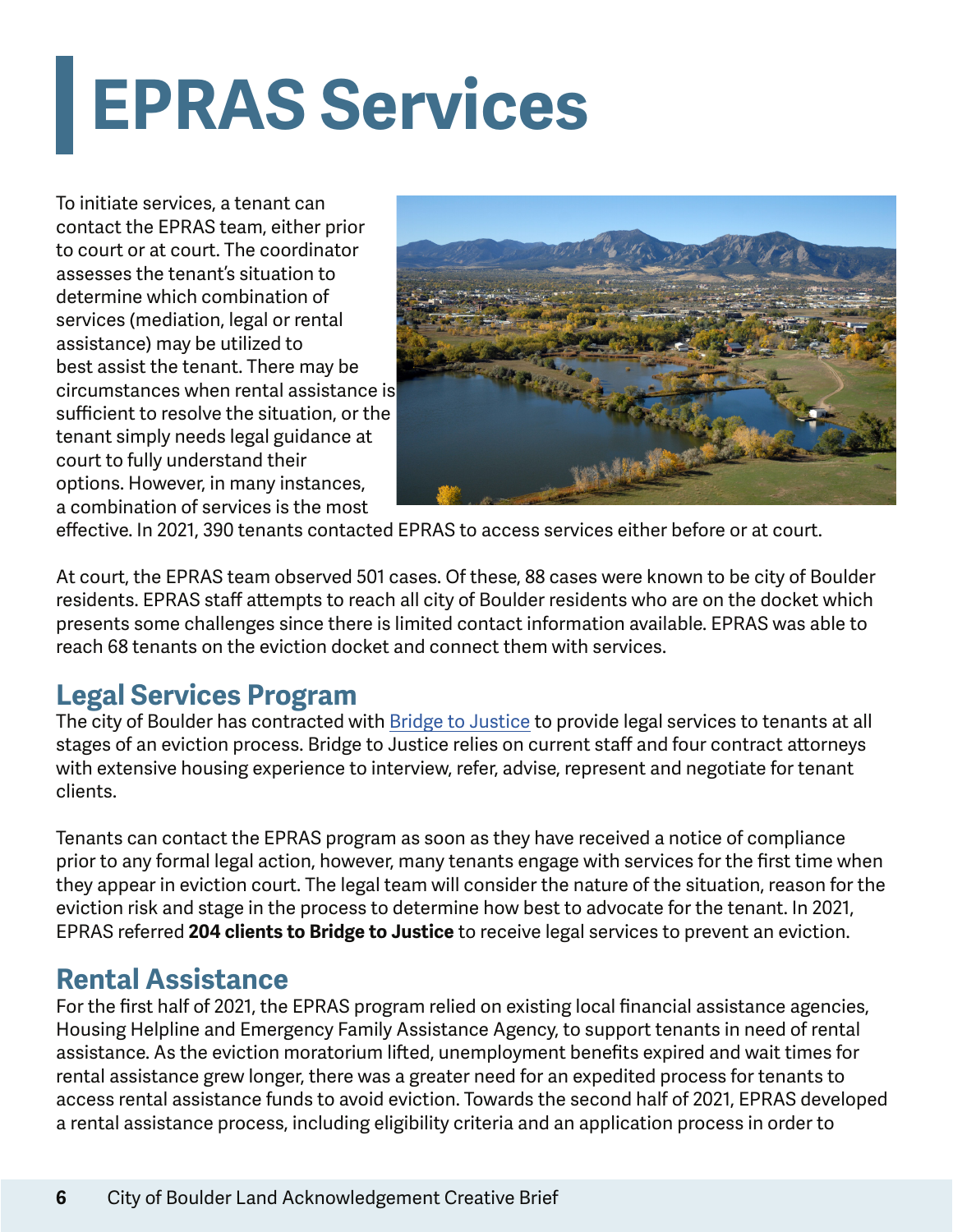quickly dispense funds to those facing a potential eviction. As word got out, funding requests steadily increased (see chart below). Since **July 2021, \$168,536 in rental assistance have been distributed to 82 households, an average of \$2,022 per household.** 



In recognition that tenants may also seek assistance through existing financial resource centers, EPRAS has strengthened its partnership with the Emergency Family Assistance Association (EFAA) and has directed EPRAS dollars to support tenants seeking assistance through EFAA. Looking forward to 2022, tenants in need of rental assistance will be able to access EPRAS dollars through either agency (EPRAS or EFAA) to facilitate easy access and eliminate barriers for tenants. Tenants facing an imminent eviction will be directed to EPRAS for expedited assistance.

### **Mediation**

In many cases, mediation is a useful tool to reach an agreement between the landlord and tenant in order to avoid an eviction. The parties might agree on a payment plan, how the tenant will address a lease violation, or to develop a timeline for moveout that works for all parties. Mediators are available both prior to court and at court. In 2021, **51 cases were referred to mediation.** 

### **Outcomes**

Eviction was prevented in 68 of the 88 City of Boulder cases observed at eviction court. For those case that resulted in an eviction (in orange), the tenant either never responded to EPRAS' attempts to contact or didn't appear in court resulting in a default eviction. If a tenant is unable to remain in their property, EPRAS staff works to connect tenants with community resources to assist in their housing transition.



Observed outcomes for City of Boulder cases